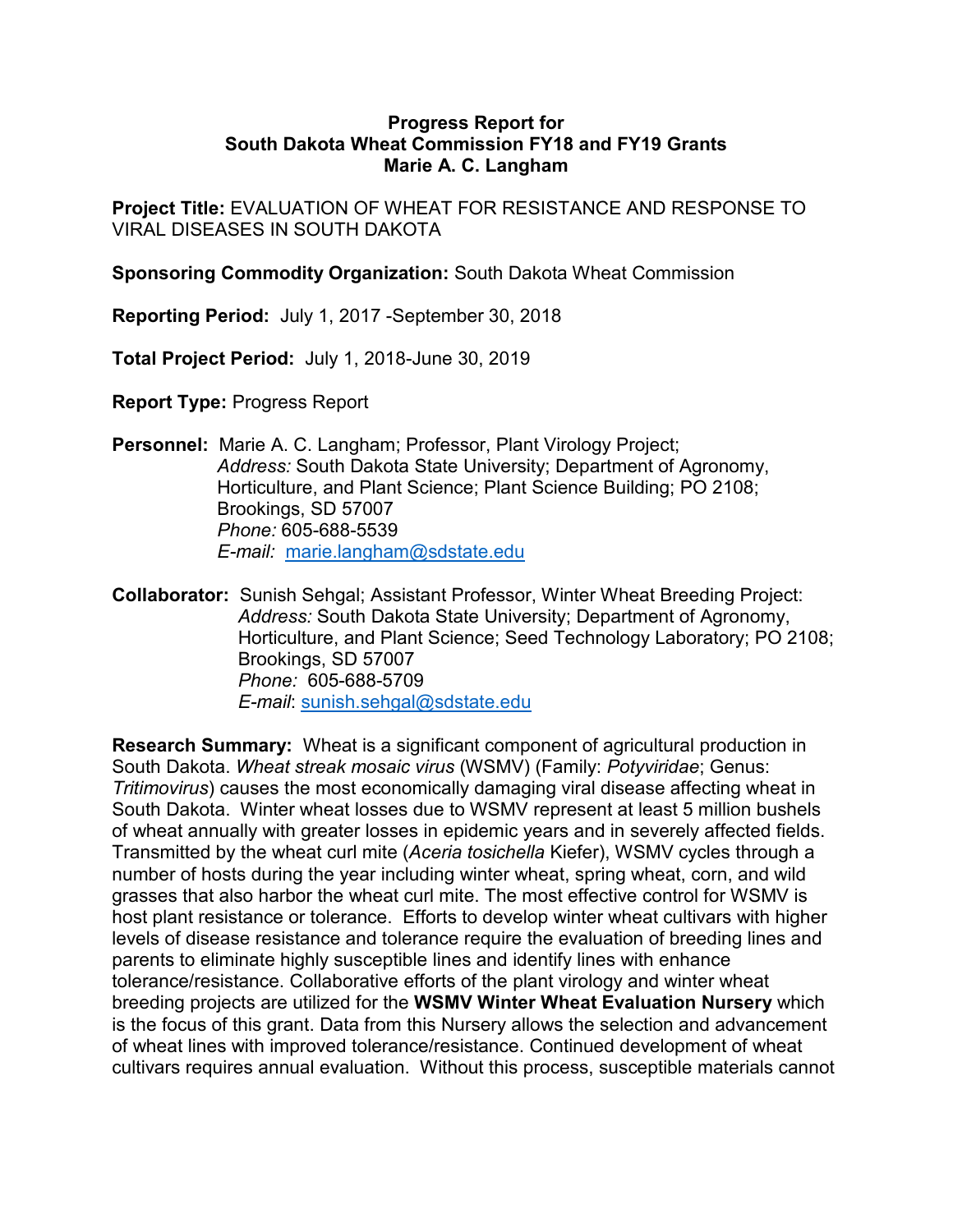be eliminated from the breeding program, and previous gains in resistance/tolerance will be lost.

Introduction: The Evaluation of Wheat for Resistance and Response to Viral Diseases in South Dakota assesses winter wheat lines for susceptibility, tolerance, or resistance to wheat streak mosaic virus (WSMV) (Family: Potyviridae; Genus: Tritimovirus). The nursery is focused on lines being developed by the SDSU Winter Wheat Breeding be eliminated from the breeding program, and previous gains in resistance/tolerance will<br>be lost.<br>Introduction: The Evaluation of Wheat for Resistance and Response to Viral Diseases<br>in South Dakota assesses winter wheat li results from the 2018 WSMV Evaluation Nursery and the establishment of the 2019 be eliminated from the breeding program, and previous gains in resistance/tolerance will<br>be lost.<br>Introduction: The Evaluation of Wheat for Resistance and Response to Viral Diseases<br>in South Dakota assesses winter wheat li Nursery, and forty winter wheat lines have been planted for evaluation in the 2019 Nursery. be eliminated from the breeding program, and previous gains in resistance/tolerance will<br>be lost.<br>Introduction: The Evaluation of Wheat for Resistance and Response to Viral Diseases<br>in South Dakota assesses winter wheat li

**Methods:** In the WSMV Winter Wheat Nursery, winter wheat lines from the Advanced Yield Trials (AYT) were planted in four-row plots (three completely randomized blocks). A split plot design was created by inoculating two rows of each plot with WSMV-infected sap extract [pressed from a macerated mixture (1:10 w:v WSMV-infected Arapaho winter wheat:0.02 M potassium phosphate buffer, pH 7.0) with 1% silica carbide added] using high-pressure spray (80 PSI) to penetrate the wheat's epidermis. The remaining two rows in each plot were not inoculated. Disease severity, WSMV infection levels (as determined by ELISA), yield, test weight and other agronomic measures are the types Introduction: The Evaluation of Wheat for Resistance and Response to Viral Diseases<br>In South Daktota assesses winter wheat lines for susceptibility, tolerance, or resistance<br>for wheat streak mosaic virus (WSMV) (Family: Po In South Dakota assesses winter wheat this for susceptibility, tolerance or or ensistance<br>
In South Dakota assesses winter wheat lines for susceptibility, tolerance, or resistance<br>
to wheat streak mosaic virus (WSMV) (Fami differential comparisons between the WSMV-inoculated and non-inoculated values.

Description of Results: The results achieved this year is summarized in the following:

- 2018 WSMV Winter Wheat Nursery--The 2018 Nursery was subjected numerous adverse weather conditions that delayed planting, provided highly variable growing conditions, and rain-delayed harvest. However, the Nursery was inoculated and the data was collected. Some of this data is still under testing or analysis, such as the ELISA determination of WSMV infection is still under analysis. However, one of the most interesting variables, the yield loss caused by WSMV, can be seen in Table 1.
- 2019 WSMV Winter Wheat Nursery—The 2019 Nursery will evaluate the performance of ALICE, ARAPAHOE, DAWN, MACE, OVERLAND, SD12DHA00031, SD12DHA00324, SD12DHA00969, SD12DHA01131, SD12DHA01328, SD12DHA01364, SD12DHA01373, SD12DHA01688, mount of collected from both inoculated and non-inoculated rows of each plot. Utilizing<br>sols for this research greatly reduces the impact of environmental effects on<br>tial comparisons between the WSMV-inoculated and non-ino Solicy of this research greatly reduces the impact of environmental effects on<br>this for this research greatly reduces the impact of environmental effects on<br>tital comparisons between the WSMV-inoculated and non-inoculated both completions between the WSMV-inoculated and non-inoculated values.<br>
ption of Results: The results achieved this year is summarized in the following:<br>
2018 WSMV Winter Wheat Nursery-The 2018 Nursery was subjected numer nal. Comparisons Detricori and World interacted and not incomparated viatio.<br>
2018 WSMV Winter Wheat Nursery—The 2018 Nursery was subjected numerous<br>
adverse weather conditions that delayed planting, provided highly variab ption of Results: The results achieved this year is summarized in the following:<br>
2018 WSMV Winter Wheat Nursery--The 2018 Nursery was subjected numerous<br>
adverse weather conditions that delayed planting, provided highly v has been planted; although, the planting date was too late to allow fall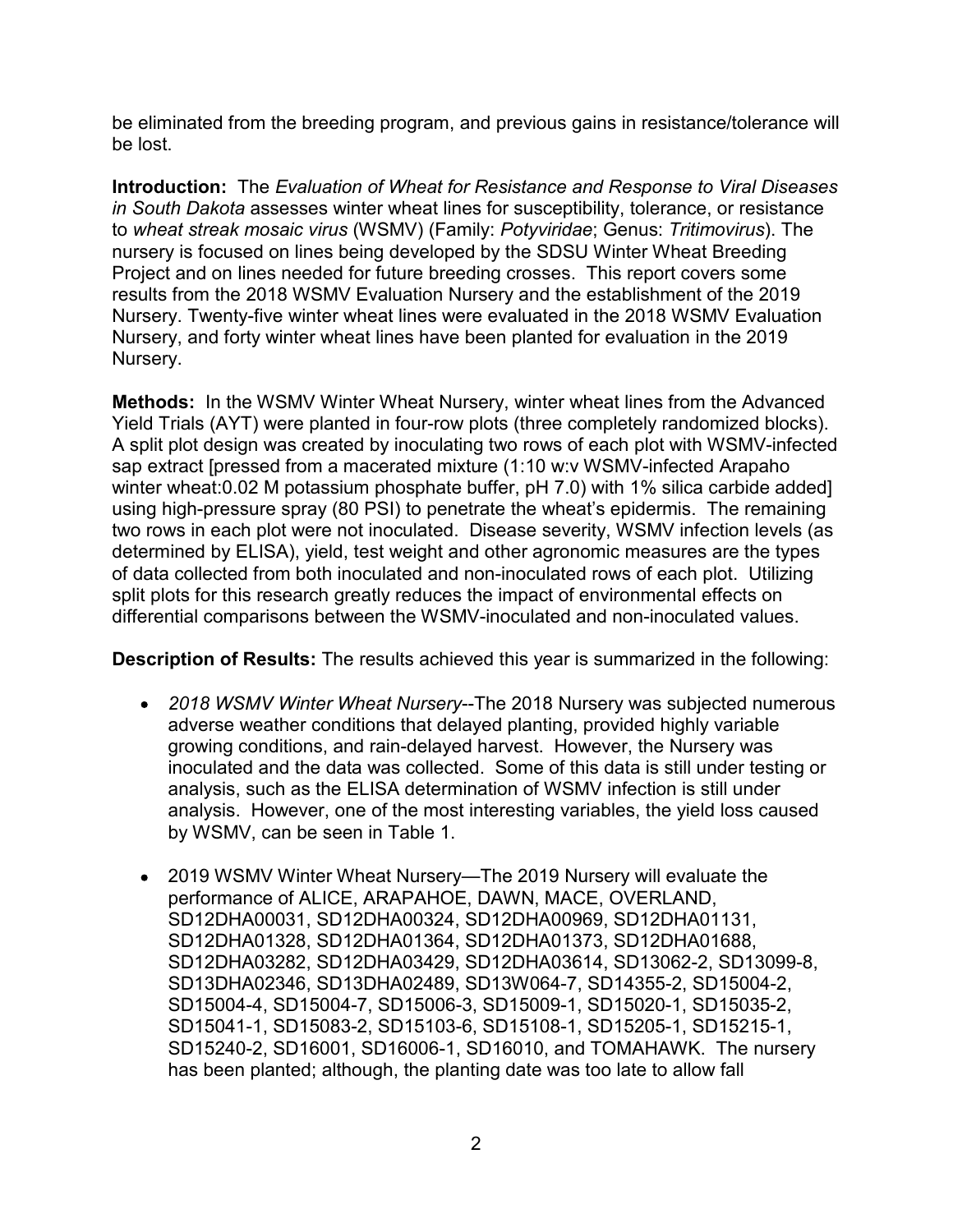production of WSMV inoculum to utilize in the spring inoculations is underway.

inoculation. However, the production of WSMV infected Arapahoe wheat for the<br>production of WSMV inoculum to utilize in the spring inoculations is underway.<br>**tions:** This grant will allow finishing the sample and data analy Projections: This grant will allow finishing the sample and data analysis from the 2018 Nursery and the inoculation of the 2019 WSMV Winter Wheat Nursery. Winter wheat planting was delayed again this year, but the nursery is planted and began to emerge. inoculation. However, the production of WSMV infected Arapahoe wheat for the<br>production of WSMV inoculum to utilize in the spring inoculations is underway.<br>**Projections:** This grant will allow finishing the sample and data inoculation. However, the production of WSMV infected Arapahoe wheat for the production of WSMV incculum to utilize in the spring inoculations is underway.<br> **Projections:** This grant will allow finishing the sample and dat inoculation. However, the production of WSMV infected Arapahoe wheat for the production of WSMV inoculum to utilize in the spring inoculations is underway.<br>**Projections:** This grant will allow finishing the sample and data inoculation will have to be delayed until the spring. This has the disadvantage of inoculation. However, the production of WSMV infected Arapahoe wheat for the production of WSMV inoculum to utilize in the spring inoculations is underway.<br>**Projections:** This grant will allow finishing the sample and data preferred method, it has provided good evaluation data in the past and should do the same this year. inoculation. However, the production of WSMV infected Arapahoe wheat for the production of WSMV inoculum to utilize in the spring inoculations is underway.<br> **Projections:** This grant will allow finishing the sample and dat **Projections:** This grant will allow finishing the sample and data analysis from the 2018<br>Nursery and the inoculation of the 2019 WSMV Winter Where Where Where wheat<br>Planting was delayed again this year, but the nursery is

## Publication/Data: None yet

Acknowledgements: This research is supported by the South Dakota Wheat Commission, the South Dakota Board of Regents and the National Institute of Food and Agriculture through the South Dakota Agricultural Experiment Station at South Dakota<br>State University. The work will be conducted wholly or in-part at the Aurora Farm of SDAES. We wish to acknowledge the assistance of the South Dakota Winter Wheat Breeding Project who plant and harvest the nursery and of the many student workers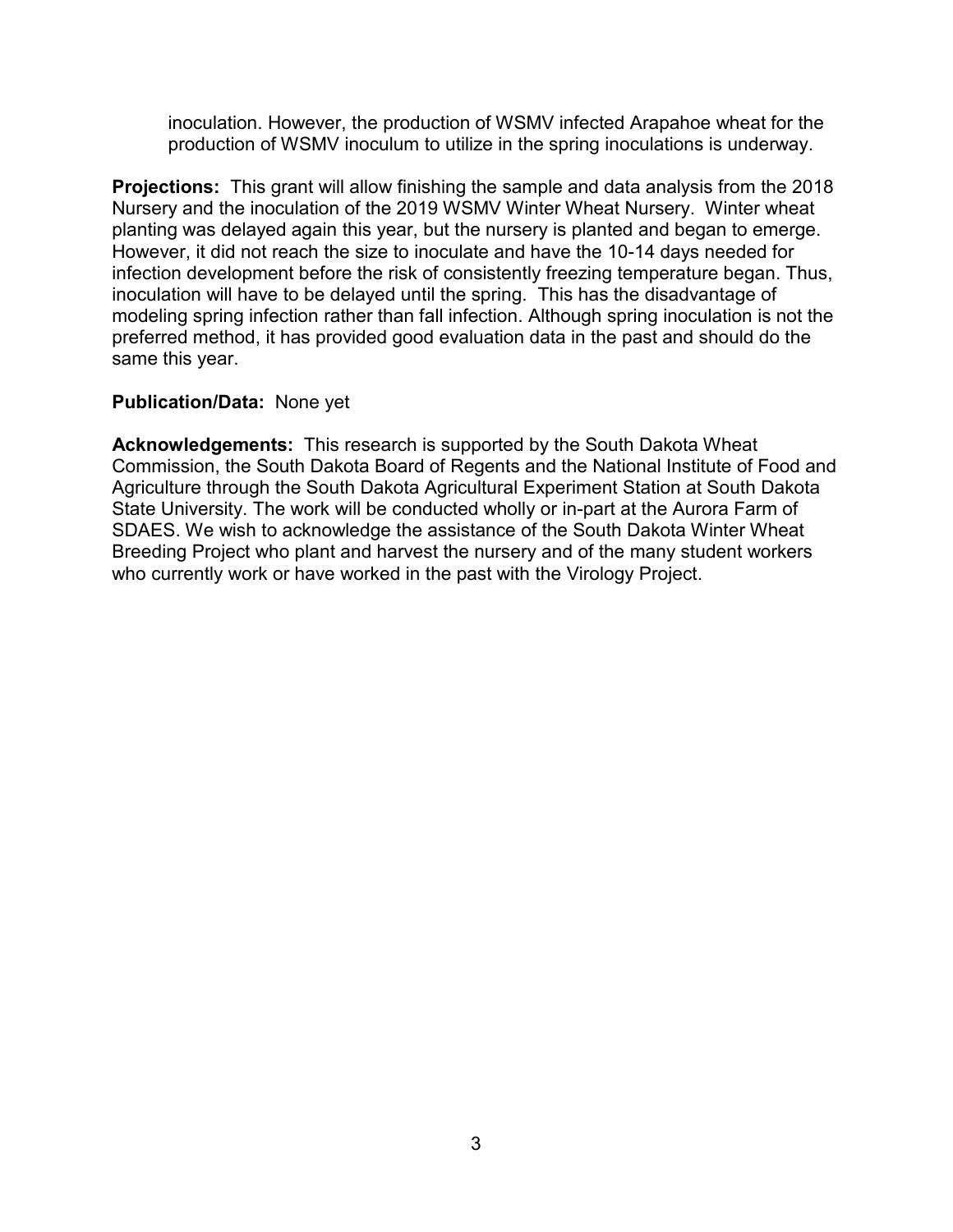| Table 1. Yield losses (%) in Winter Wheat Lines and Varieties Evaluated in the<br>2018 WSMV Winter Wheat Nursery |                                               |  |
|------------------------------------------------------------------------------------------------------------------|-----------------------------------------------|--|
| <b>Winter Wheat Lines</b>                                                                                        | Yield Loss (%) in the WSMV Infected<br>Plants |  |
| <b>ALICE</b>                                                                                                     | 15.8                                          |  |
| <b>ARAPAHOE</b>                                                                                                  | 64.6                                          |  |
| <b>DAWN</b>                                                                                                      | 66.2                                          |  |
| <b>MACE</b>                                                                                                      | 58.1                                          |  |
| <b>OVERLAND</b>                                                                                                  | 33.9                                          |  |
| SD12DHA00031                                                                                                     | 75.9                                          |  |
| SD12DHA01038                                                                                                     | 56.6                                          |  |
| SD12DHA01043                                                                                                     | 89.7                                          |  |
| SD12DHA01353                                                                                                     | 19.5                                          |  |
| SD12DHA01373                                                                                                     | 63.9                                          |  |
| SD12DHA01556                                                                                                     | 62.1                                          |  |
| SD12DHA03282                                                                                                     | 56.8                                          |  |
| SD13DHA02346                                                                                                     | 84.4                                          |  |
| SD13DHA02641*                                                                                                    | $91.3*$                                       |  |
| SD13W064-7                                                                                                       | 83.5                                          |  |
| SD14059-4                                                                                                        | 50.1                                          |  |
| SD14239-2                                                                                                        | 40.3                                          |  |
| SD14295-3                                                                                                        | 55.5                                          |  |
| SD15009-1                                                                                                        | 67.6                                          |  |